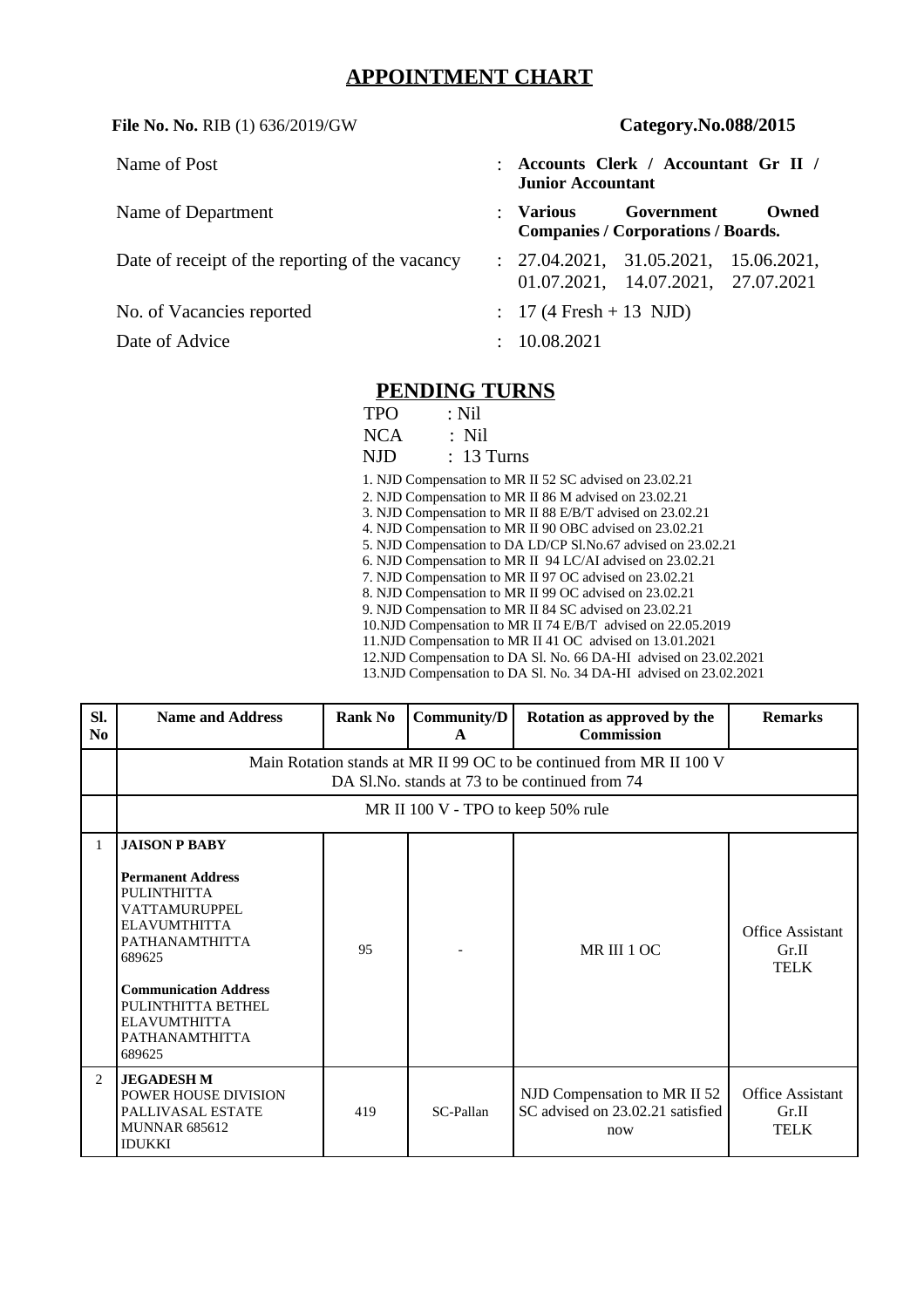| 3 | <b>NAZMINA A</b>                                                                                                                                                                                                                                         |                              |               |                                                                               |                                                 |
|---|----------------------------------------------------------------------------------------------------------------------------------------------------------------------------------------------------------------------------------------------------------|------------------------------|---------------|-------------------------------------------------------------------------------|-------------------------------------------------|
|   | <b>Permanent Address</b><br>RAHMATH MANZIL<br>THALASSERY 670101<br><b>KANNUR</b><br><b>Communication Address</b><br><b>NASEERAS</b><br>DEEPTHI ROAD,<br>NEAR BADAR MASJID<br>MUZHAPPILANGAD,<br><b>KANNUR - 670662</b>                                   | 97                           | M-Muslim      | NJD Compensation to MR II 86<br>M advised on 23.02.21 satisfied<br>now        | <b>Office Assistant</b><br>Gr.II<br><b>TELK</b> |
| 4 | <b>RACHANAKV</b><br>KODAKKARAM VALAPPIL<br>ARAI PALAKKAL<br><b>KANHANGAD</b><br>KANHANGAD SOUTH 671315<br><b>KASARAGOD</b>                                                                                                                               | 99                           | E-Thiyya      | NJD Compensation to MR II 88<br>E/B/T advised on 23.02.21<br>satisfied now    | <b>Office Assistant</b><br>Gr.II<br><b>TELK</b> |
| 5 | <b>MAHESH S</b>                                                                                                                                                                                                                                          |                              |               |                                                                               |                                                 |
|   | <b>Permanent Address</b><br><b>MANJU BHAVAN</b><br>ULIYOOR, PAZHAKUTTY PO,<br>NEDUMANGAD - 695561<br>THIRUVANANTHAPURAM<br><b>Communication Address</b><br><b>THRIKKETTA</b><br>ULIYOOR,<br>PAZHAKUTTY PO,<br>NEDUMANGAD<br>THIRUVANANTHAPURAM<br>695561 | 119                          | OBC-Yogeswara | NJD Compensation to MR II 90<br>OBC advised on 23.02.21<br>satisfied now      | <b>Office Assistant</b><br>Gr.II<br><b>TELK</b> |
| 6 | <b>ABDUL NAZAR K S</b><br>KAIPPAKASSERI HOUSE,<br>MOOTHEDAM PO<br>CHEMMENTHITTA<br>MALAPPURAM - 679331                                                                                                                                                   | $R-4$<br>DA LD/CP<br>3% List | DA LD/CP      | NJD Compensation to DA<br>LD/CP Sl.No.67 advised on<br>23.02.21 satisfied now | <b>Office Assistant</b><br>Gr.II<br><b>TELK</b> |
| 7 | <b>MARY RINCY DCUNHA</b><br>PANDARAPARAMBILL<br>ELANKUNNAPUZHA<br>ELANKUNNAPUZHA/682503<br>ERNAKULAM DIST                                                                                                                                                | 171                          | Anglo Indian  | NJD Compensation to MR II 94<br>LC/AI advised on 23.02.21<br>satisfied now    | <b>Office Assistant</b><br>Gr.II<br><b>TELK</b> |
| 8 | <b>SUNIL KUMARS</b><br><b>SUNIL BHAVANAM</b><br>MARU: SOUTH, NEAR<br>KAYAKKATTU JN,<br>ALUMKADAVU PO, KAR<br>KOLLAM - 690573                                                                                                                             | 101                          | V-Viswakarma  | NJD Compensation to MR II 97<br>OC advised on 23.02.21 satisfied<br>now       | <b>Office Assistant</b><br>Gr.II<br><b>TELK</b> |
| 9 | <b>ANUJADL</b><br><b>APSARA DALE</b><br>THAZHAM MIDDLE<br>CHATHANNOOR, 691572<br><b>KOLLAM</b>                                                                                                                                                           | 102                          | E-Ezhava      | NJD Compensation to MR II 99<br>OC advised on 23.02.21 satisfied<br>now       | <b>Office Assistant</b><br>Gr.II<br><b>TELK</b> |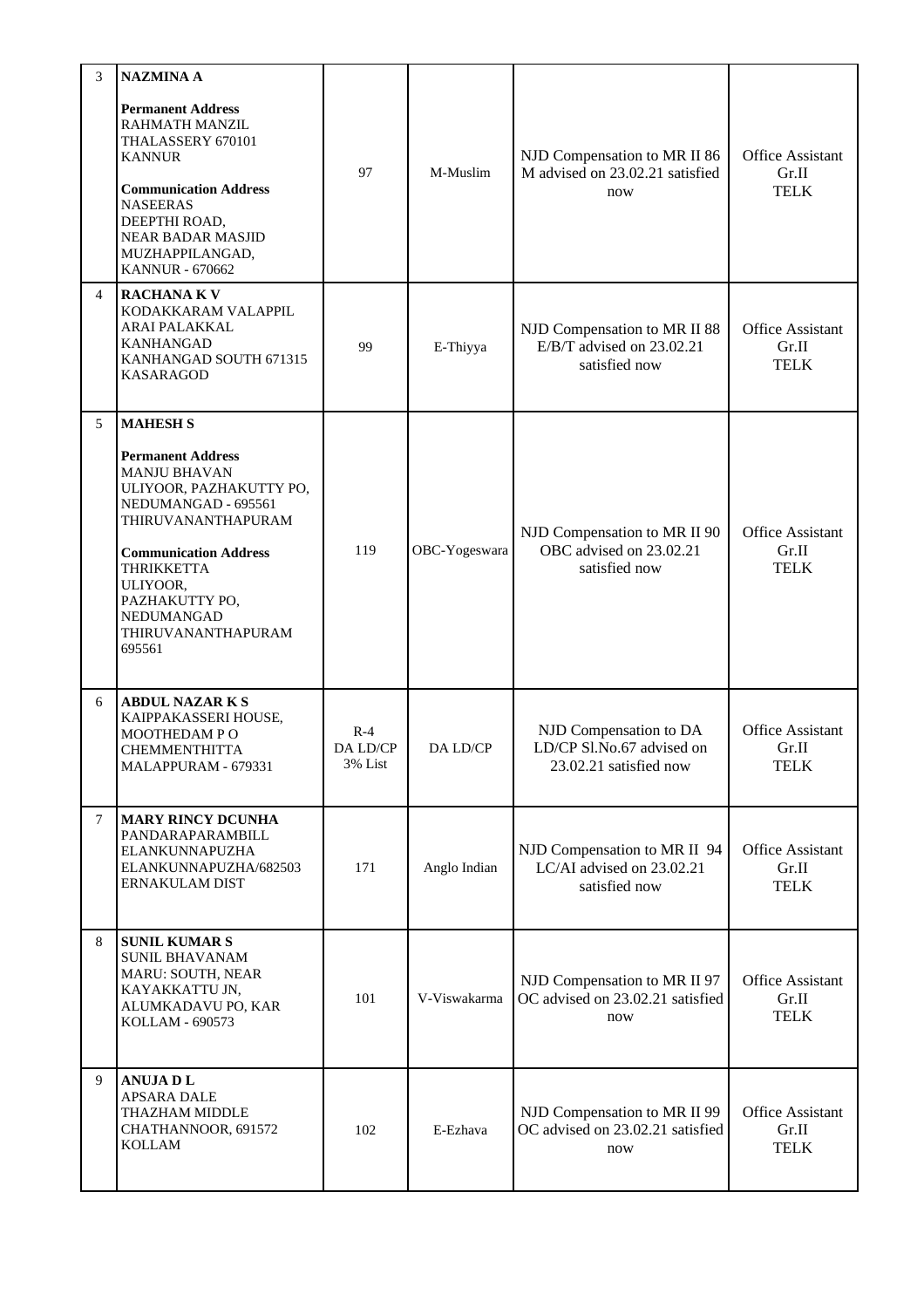| 10 | <b>VIPINKUMAR V R</b><br><b>VIPIN NIVAS</b><br>NADVATHU NAGAR<br>NADVATHU NAGAR/688526<br><b>ALAPUZHA</b>                                                                                                                                                                                                                     | 427         | SC-Velan     | NJD Compensation to MR II 84<br>SC advised on 23.02.21 satisfied<br>now           | <b>Account Assistant</b><br>Gr.II<br><b>SFCK</b> |
|----|-------------------------------------------------------------------------------------------------------------------------------------------------------------------------------------------------------------------------------------------------------------------------------------------------------------------------------|-------------|--------------|-----------------------------------------------------------------------------------|--------------------------------------------------|
| 11 | <b>ANEESHAVS</b><br>VAZHAVILAYIL HOUSE<br><b>KOODAL</b><br>KULATHUMON P O, 689693<br>PATHANAMTHITTA                                                                                                                                                                                                                           | 103         | E-Ezhava     | NJD Compensation to MR II 74<br>E/B/T advised on 22.05.2019<br>satisfied now      | Assistant<br><b>KSHDC</b>                        |
| 12 | <b>ASWATHY A S</b><br><b>Permanent Address</b><br><b>JEEVAN VIHAR</b><br>OPP TELEPHONE EXCHANGE<br><b>NEAR HOSPITAL JN</b><br>NEYYATTINKARA PO 695121<br>THIRUVANANTHAPURAM<br><b>Communication Address</b><br>ANANTHA VILASAM<br>OPP TELEPHONE EXCHANGE<br>NEAR HOSPITAL JN<br>NEYYATTINKARA PO 695121<br>THIRUVANANTHAPURAM | 134         | V-Viswakarma | <b>MR II 100 V</b>                                                                | Assistant<br><b>KSHDC</b>                        |
| 13 | <b>MONIM</b><br><b>MAVILASSERIL</b><br>KIZHAKKATHIL<br>ADINADU SOUTH,<br>KARUNAGAPPALLLY<br>KATTILKADAVU P O<br><b>KOLLAM</b><br>PIN 690542                                                                                                                                                                                   | 107         | E-Ezhava     | MR III 2 E/B/T                                                                    | Assistant<br><b>KSHDC</b>                        |
| 14 | <b>RIYAS E K</b><br>ELAMKULAYAN HOUSE<br>KARUVARAKUNDU<br>KARUVARAKUNDU PO 676523<br><b>MALAPPURAM DT</b>                                                                                                                                                                                                                     | 104         | M-Mappila    | MR III 3 OC                                                                       | Assistant<br><b>KSHDC</b>                        |
| 15 | MUHAMMED RASHEED C M<br>CHAKKAPARAMBLE HOUSE<br>VETTIKKATTIRI<br>VETTIKKATTIRI 679531<br><b>THRISSUR</b>                                                                                                                                                                                                                      | 105         | M-Muslim     | NJD Compensation to MR II 41<br>OC advised on 13.01.2021 is<br>satisfied now      | <b>Accounts Clerk</b><br><b>KSINCO</b>           |
| 16 | <b>SHEENA LATHEEF</b><br>NOOR MAHAL, GNRA-E-63<br>JAYAPRAKASH LANE,<br>KUDAPPANAKUNNUP0,<br><b>TRIVANDRUM</b><br>THIRUVANANTHAPURAM<br>695043                                                                                                                                                                                 | 9<br>DA-HI  | DA-HI        | NJD Compensation to DA Sl.<br>No. 66 DA-HI advised on<br>23.02.2021 satisfied now | <b>Assistant Manager</b><br><b>KKVIB</b>         |
| 17 | <b>SHIBIN SHAMS</b><br><b>Permanent Address</b><br><b>SHIBIN MANZIL</b><br>PALLIMUKKU<br>KOLLAM - 691010<br><b>Communication Address</b><br>SHIBIN MULLASERILHOUSE<br>SANTHI NAGAR 201,<br>NEAR ROSHAN TEXTILES<br>AYATHIL - 691021                                                                                           | 10<br>DA-HI | DA-HI        | NJD Compensation to DA Sl.<br>No. 34 DA-HI advised on<br>23.02.2021 satisfied now | <b>Assistant Manager</b><br><b>KKVIB</b>         |